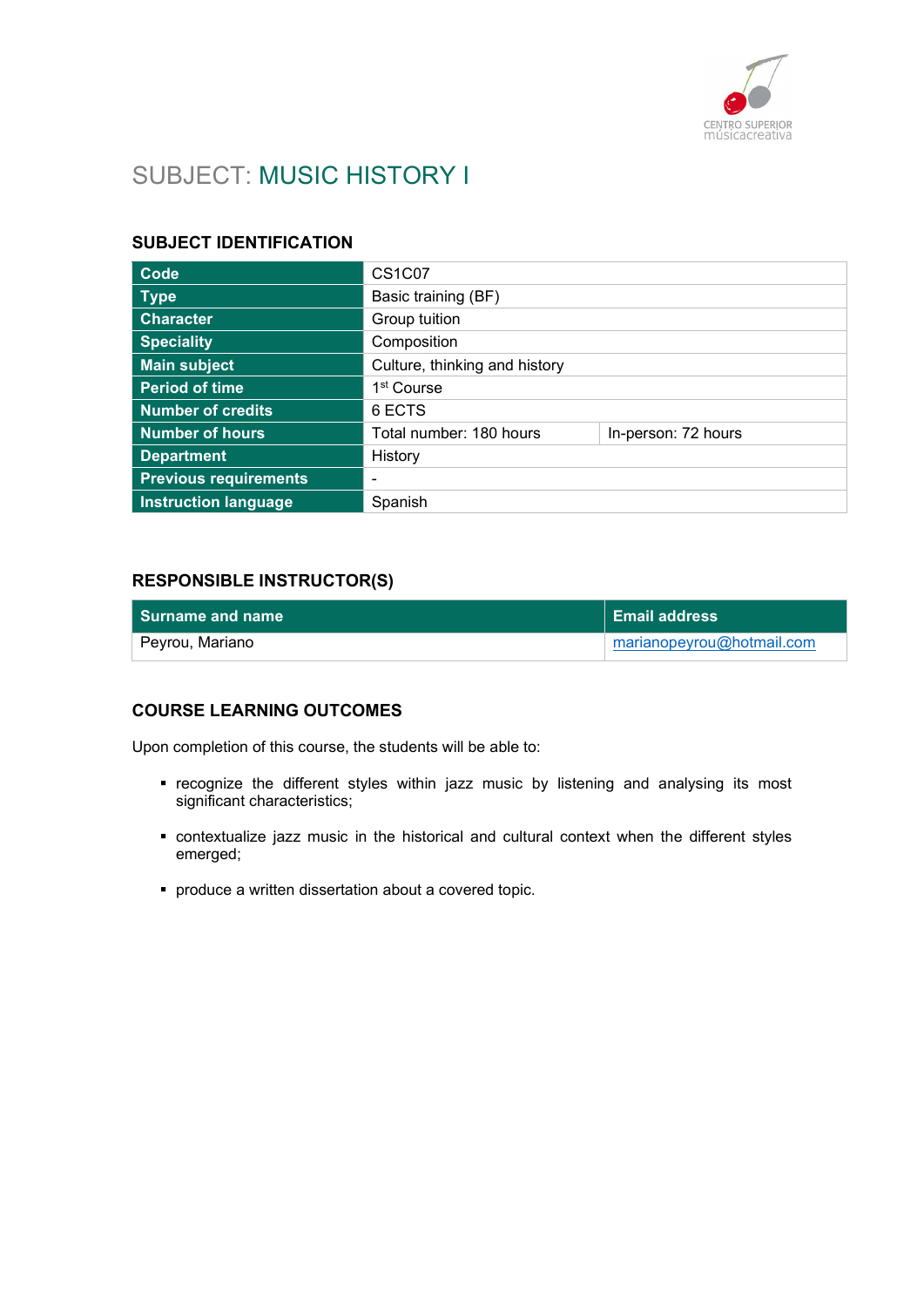

## COURSE CONTENT

| <b>Thematic block</b>            | <b>Theme/Repertoire</b>                                                                                                                           |
|----------------------------------|---------------------------------------------------------------------------------------------------------------------------------------------------|
| I.a. The concept of history      | Reach and limitations. Methodology and research sources. The<br>ethnomusicology                                                                   |
| <b>I.b. Classical block</b>      | 1. Strauss and Mahler<br>2. Schönberg and Debussy<br>3. Webern and Berg<br>4. Stravinsky<br>5. Messiaen<br>6. Ligeti<br>7. Boulez and Stockhausen |
| <b>II. African cultures</b>      | The aim of art and music. United States as the "melting pot".<br>The origins of jazz                                                              |
| III. Blues                       | Blues. The ragtime. Nueva Orleans style. The Dixieland.<br>Chicago style. Aesthetic and technical principles, Relevant<br>musicians.              |
| IV. Swing                        | Swing and the rise of the 'big bands'. Aesthetic and technical<br>principles. Relevant musicians.                                                 |
| V. Bebop                         | Bebop. Aesthetic and technical principles. Relevant musicians.                                                                                    |
| <b>VI. Cool and Hard Bop</b>     | Aesthetic and technical principles. Relevant musicians.                                                                                           |
| <b>VII. Free Jazz and Fusion</b> | Aesthetic and technical principles. Relevant musicians.                                                                                           |
| <b>VIII. European Jazz</b>       | Jazz music in Europe and Spain.                                                                                                                   |

# STUDENT´S STUDY HOURS PLANNING

| <b>Activity type</b>                                           | <b>Total hours</b>   |
|----------------------------------------------------------------|----------------------|
| <b>Theoretic activities</b>                                    | 63 hours             |
| <b>Practice activities</b>                                     | 7.5 hours            |
| Other mandatory training activities (seminars, workshops etc.) |                      |
| <b>Test taking</b>                                             | 1.5 hours            |
| <b>Student self-study hours</b>                                | 120 hours            |
| <b>Practice preparation</b>                                    | 6 hours              |
| <b>Total studying hours</b>                                    | $54+126 = 180$ hours |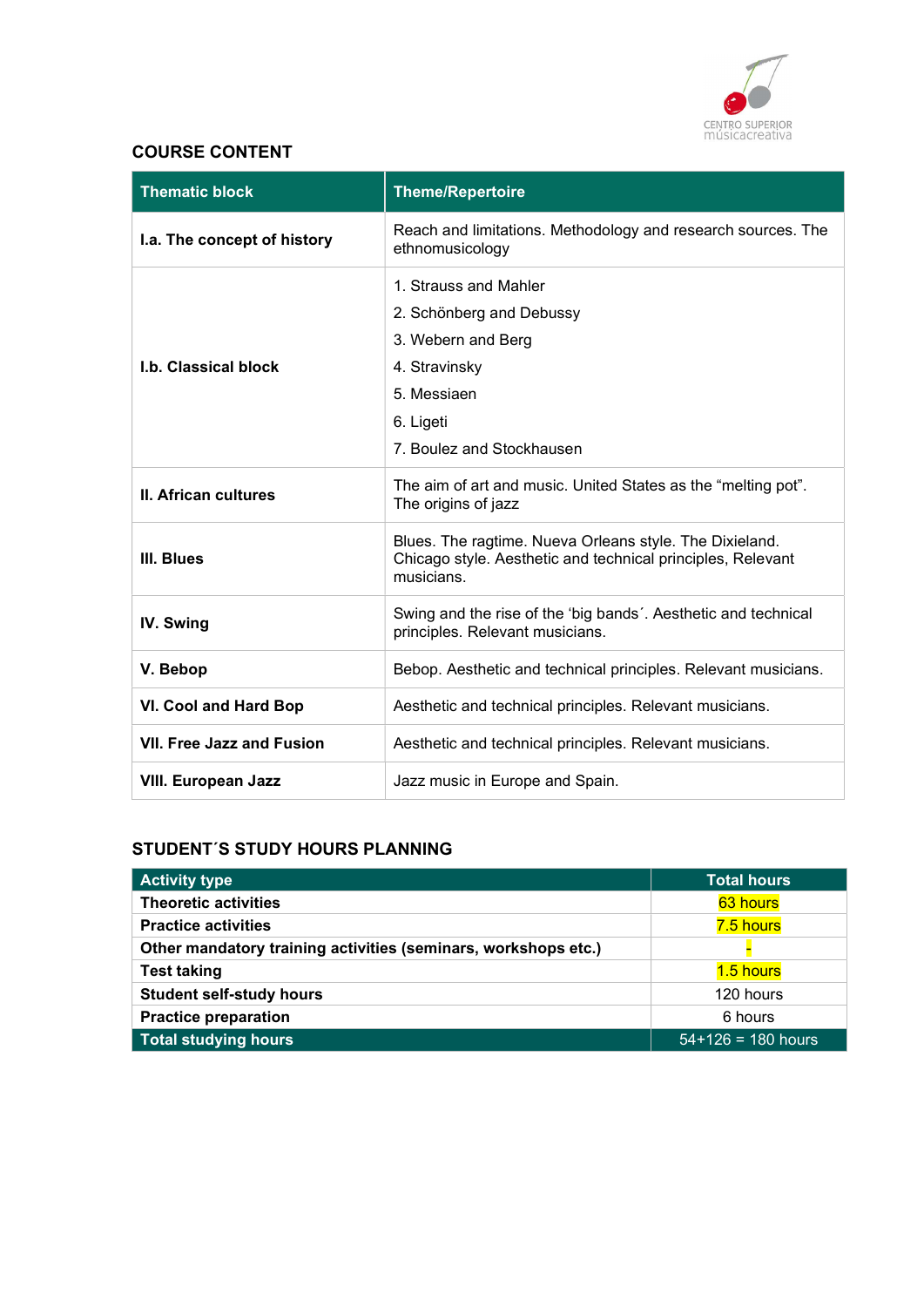

### **METHODOLOGY**

| <b>Theoretical activities</b>                                                | Theoretical/conceptual explanations and analysis of different<br>examples coming from all the most relevant music styles. |
|------------------------------------------------------------------------------|---------------------------------------------------------------------------------------------------------------------------|
| <b>Practical activities</b>                                                  | Practical application of what has been studied in class through<br>listening exercises and test analysis                  |
| <b>Other training mandatory</b><br>activities (workshops,<br>seminars, etc.) | Thematic sessions with visiting professors                                                                                |

# ASSESSMENT TOOLS

|                                                                                 | Participation: The students must actively participate in class, proving<br>interest and/or understanding of the content covered.                                                                                                |
|---------------------------------------------------------------------------------|---------------------------------------------------------------------------------------------------------------------------------------------------------------------------------------------------------------------------------|
| <b>Theoretical activities</b>                                                   | Continuous evaluation: The students must fulfil the requested<br>assignments during the whole academic course, proving research<br>ability and practice synthesis skills concerning theoretical concepts in<br>performance.     |
|                                                                                 | Theoretical exams: The students must take at least two exams during<br>the academic course to show the theoretical knowledge acquired.                                                                                          |
| <b>Practical activities</b>                                                     | Participation: The students must actively participate in class, proving<br>interest and/or understanding of the content covered.                                                                                                |
|                                                                                 | Continuous evaluation: The students must fulfil the requested practical<br>assignments during the whole academic course based on to team-<br>work dynamics and prove writing and oral skills, beside performing<br>skills.      |
|                                                                                 | Performance exams: The students must take at least two exams<br>during the academic course to show the practical skills acquired and<br>the practical assimilation of the course contents, following the tests<br>instructions. |
| <b>Other educational mandatory</b><br>activities (workshops,<br>seminars, etc.) | Participation: The students must actively participate in the different<br>relevant events as considered by the instructor or by the degree<br>coordinators.                                                                     |

#### ASSESSMENT CRITERIA

| <b>Theoretical activities</b>                                                | To show the knowledge acquired through the evaluation activities.                                                                                                                                                                                        |
|------------------------------------------------------------------------------|----------------------------------------------------------------------------------------------------------------------------------------------------------------------------------------------------------------------------------------------------------|
| <b>Practical activities</b>                                                  | To prove understanding and knowledge of the main styles and<br>performers of jazz history through critical debate and written<br>assignments. To be able to identify them and deduce the music and<br>style characteristics from listening music pieces. |
| <b>Other training mandatory</b><br>activities (workshops,<br>seminars, etc.) | To attend and participate in the relevant events for their education<br>(Meet the artists sessions, invited professors sessions, concerts and<br>rehearsals)                                                                                             |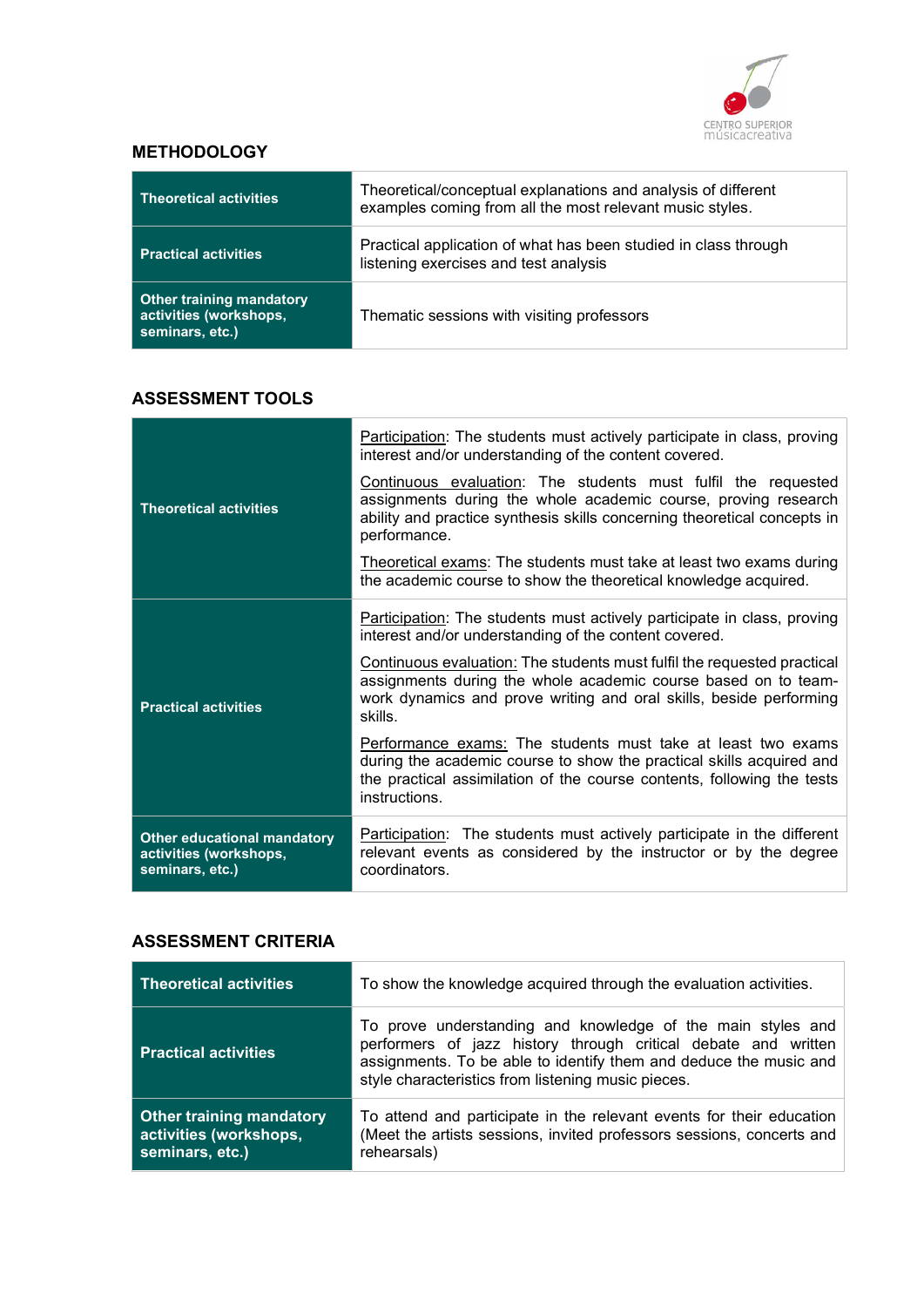

#### GRADE DETERMINATION SYSTEM

#### Grade determination system in continuous assessment

|                                         | <b>Grade percentage</b> |
|-----------------------------------------|-------------------------|
| Participation and continuous assessment | 10%                     |
| Written assessment                      | 20%                     |
| Final audition                          | 30%                     |
| Final exam                              | 40%                     |
| Total                                   | 100%                    |

#### Grade determination system in cases of loss of continuous assessment right

|            | <b>Grade percentage</b> |
|------------|-------------------------|
| Final exam | 80%                     |
| Total      | 80%                     |

#### Grade determination system for the extraordinary assessment call

|             | <b>Grade percentage</b> |
|-------------|-------------------------|
| Retake exam | 100%                    |
| Total       | 100%                    |

#### Grade determination system for students with disabilities

In principle, the grade determination system for students with disabilities will be carried out following the criteria set for the rest of the students, ensuring equal opportunities and conditions for all the students. However, if necessary, the instructor in charge will consider the type of disability of the concerned student. Should the situation apply, the assessment conditions will be adapted in accordance to the limitations of the corresponding disability.

These considerations will be established once the concerned student enrols in the corresponding courses. For the official records, the student and/or the student representative will be requested to present the corresponding disability report for the official accreditation.

|                       | <b>Grade percentage</b> |
|-----------------------|-------------------------|
| Continuous evaluation | 20%                     |
| Mid-term exam         | 30%                     |
| Final exam            | 50%                     |
| Total                 | 100%                    |